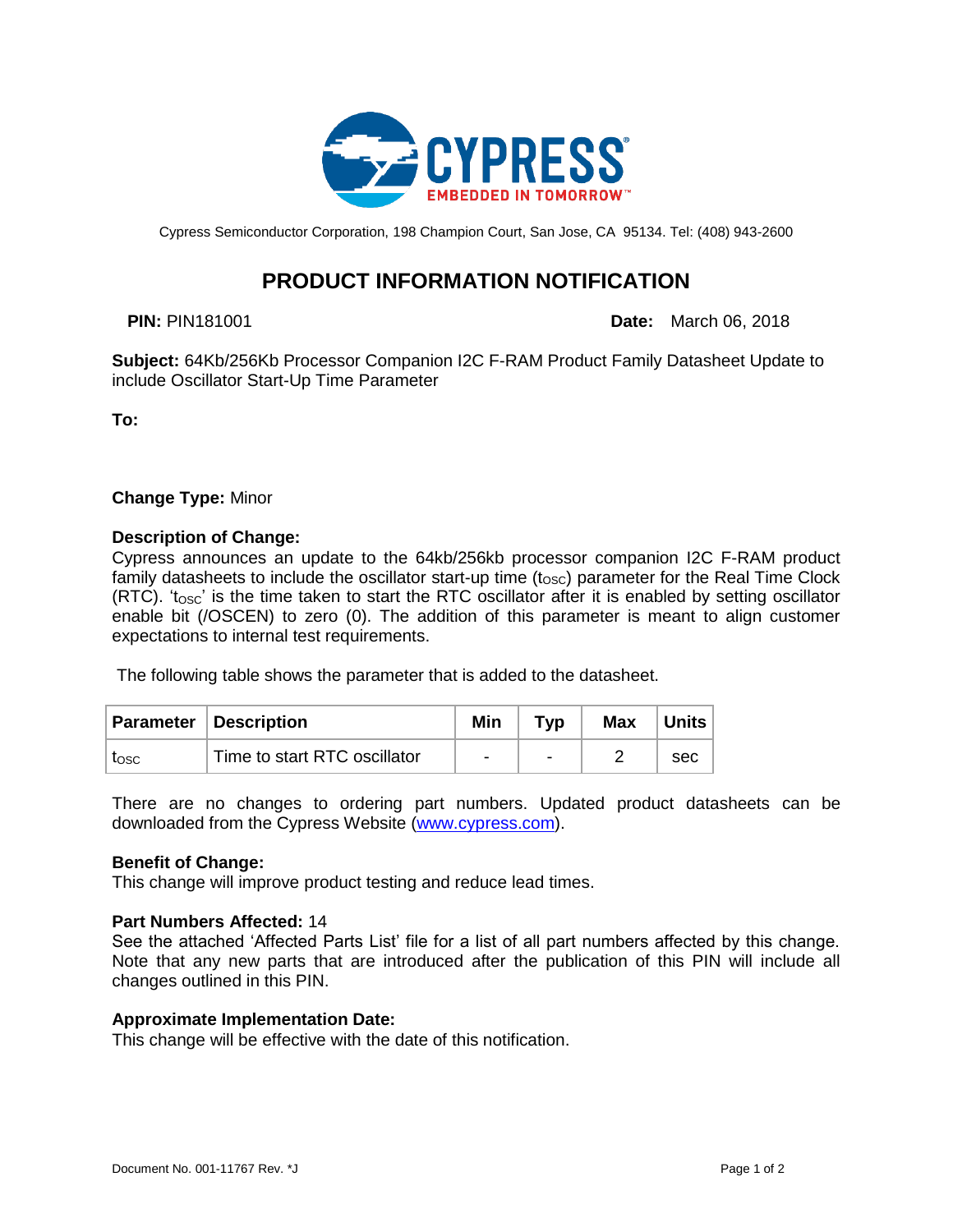## **Anticipated Impact:**

Cypress recommends that customers review this change against their system design and environment conditions to assess impact (if any) to their application.

## **Method of Identification:**

Cypress maintains traceability of product to wafer level, including wafer fabrication location, through the lot number marked on the package.

#### **Response Required:**

This is an information only announcement. No response is required.

For additional information regarding this change, contact your local sales representative or contact the PCN Administrator at [pcn\\_adm@cypress.com.](mailto:pcn_adm@cypress.com)

Sincerely,

Cypress PCN Administration